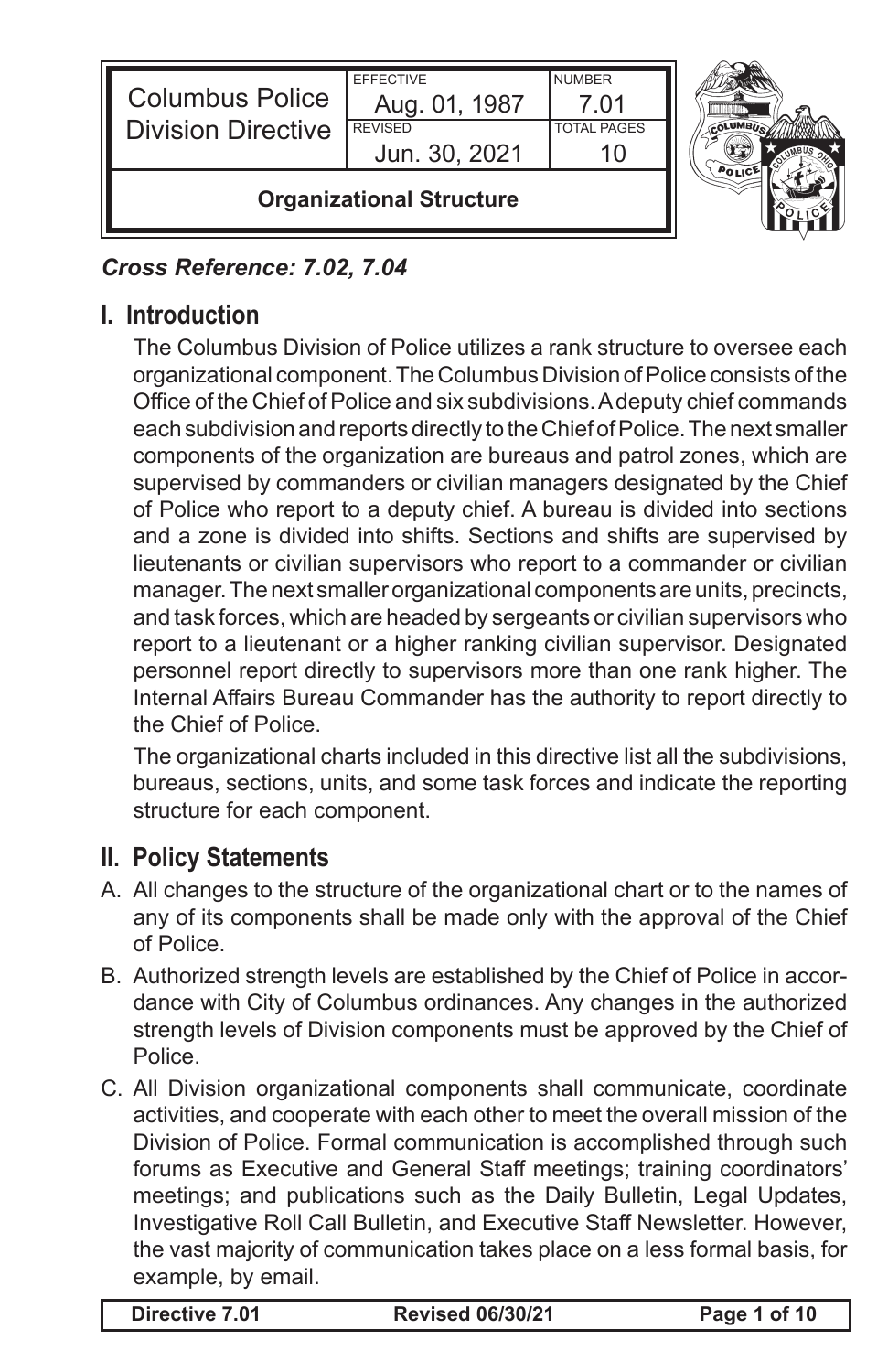# **III. Structure**

A. Office of the Chief of Police

Under the direction of the Director of Public Safety, the Chief of Police has the ultimate responsibility for the personnel and fiscal management of the Division of Police. The Office of the Chief of Police includes *an executive officer*.

B. Public Accountability Subdivision

*The mission of the Public Accountability Subdivision is to ensure the Division earns the trust of the public by establishing policies and procedures that hold Division personnel accountable to standards of excellence, reviewing personnel actions to validate they are adhering to those standards, and ensuring the Division adheres to fair practices in discipline. In addition, the subdivision's deputy chief acts as the liaison with city administration and labor unions.*

C. Special Operations Subdivision

The mission of the Special Operations Subdivision is to provide the citizens of Central Ohio with a comprehensive emergency management solution to catastrophic events, whether man-made, technological, or natural; provide aerial assistance *and* tactical support to other subdivisions; and provide the safe movement of pedestrian and vehicular traffic on city streets and freeways.

D. Criminal Investigations Subdivision

The mission of the Criminal Investigations Subdivision is to conduct specialized investigations of crimes against persons, property, and organized crime, leading to the identification, apprehension, and prosecution of offenders, and to conduct specialized investigations of drugs and human trafficking-related crimes.

E. *Community Services North and South* Subdivision*s*

*The mission of the Community Services Subdivisions is to coordinate and provide police services that positively impact the public both directly and indirectly.* Patrol is a generalized function with the primary mission of preventing, identifying, and neutralizing crime and hazards that threaten public order, individual safety, or property. The mission is accomplished by directed preventive patrol techniques, responses to calls for service, preliminary investigations of offenses, investigations of traffic crashes, traffic law enforcement, and the development of partnerships with community members and organizations. *This subdivision is also responsible for recruiting personnel and fostering police-community relations through Community Liaisons, Youth Services, the Cadet Program, and Victim Services.*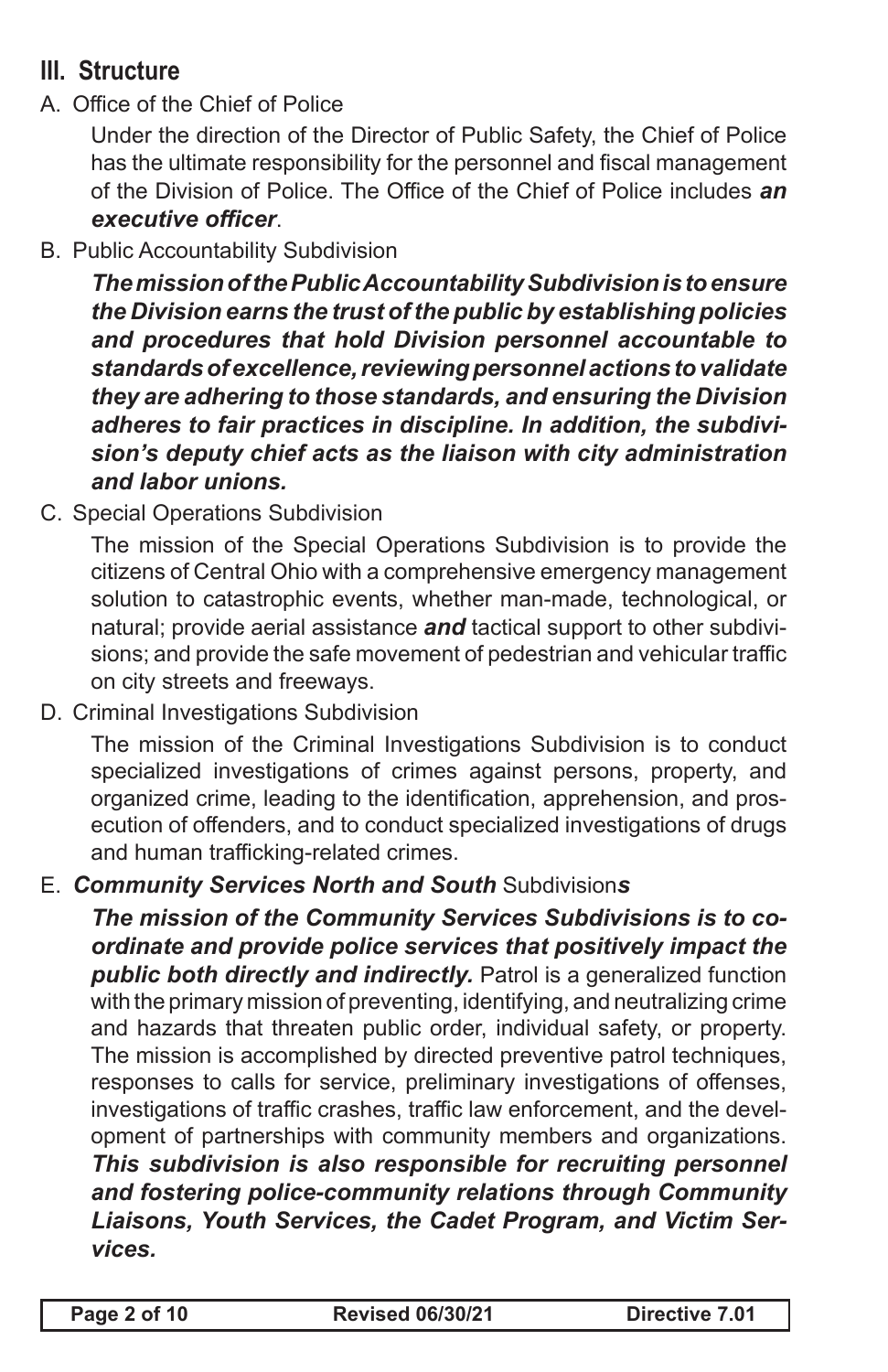### *F*. Support Services Subdivision

The mission of the Support Services Subdivision is to provide services and overall support to all other subdivisions within the Division. This subdivision is also responsible for providing forensic, evidence, property management, employee wellness, and public records services to the community.

*G.* Legal Advisor's Office

The personnel assigned to this office are members of the City Attorney's staff and are not part of the Division's official organization.

### *H.* Volunteer/*Public Safety Corps* Programs

The individuals participating in these programs are unpaid and are not part of the Division's official organization.

*I. Human Resources*

*The personnel assigned to this office are members of the Department of Public Safety and are not part of the Division's official organization. Responsibilities include Background Investigations, Payroll, Benefits, Industrial Hygiene, and Personnel and Staffing.*

*J. Fiscal Management*

*The personnel assigned to this office are members of the Department of Public Safety and are not part of the Division's official organization. Responsibilities include Fiscal Administration and Fiscal Operations.*

*K. Communications*

*The personnel assigned to this office are members of the Department of Public Safety and are not part of the Division's official organization. Responsibilities include providing communications capabilities to the Division of Police.*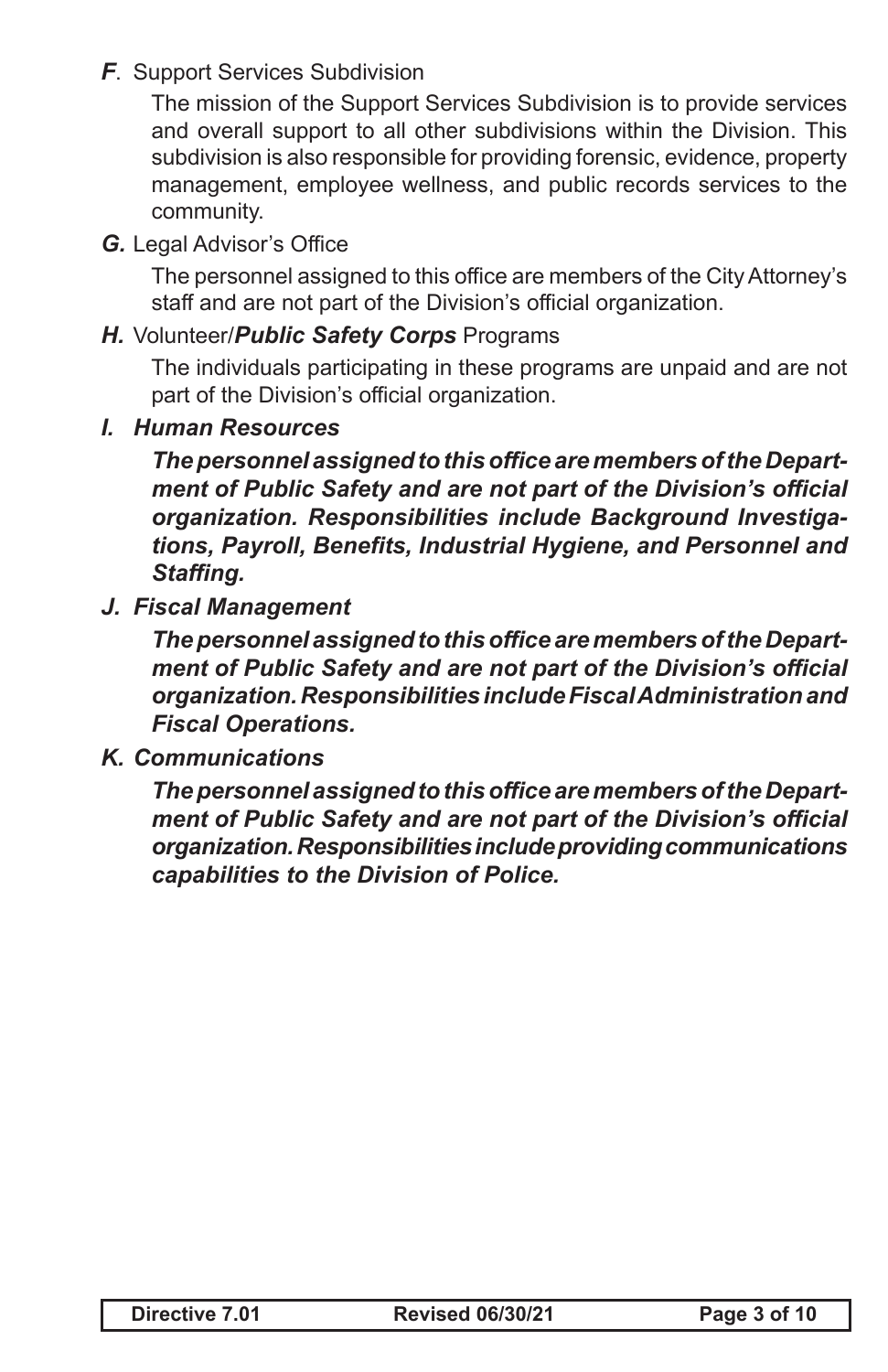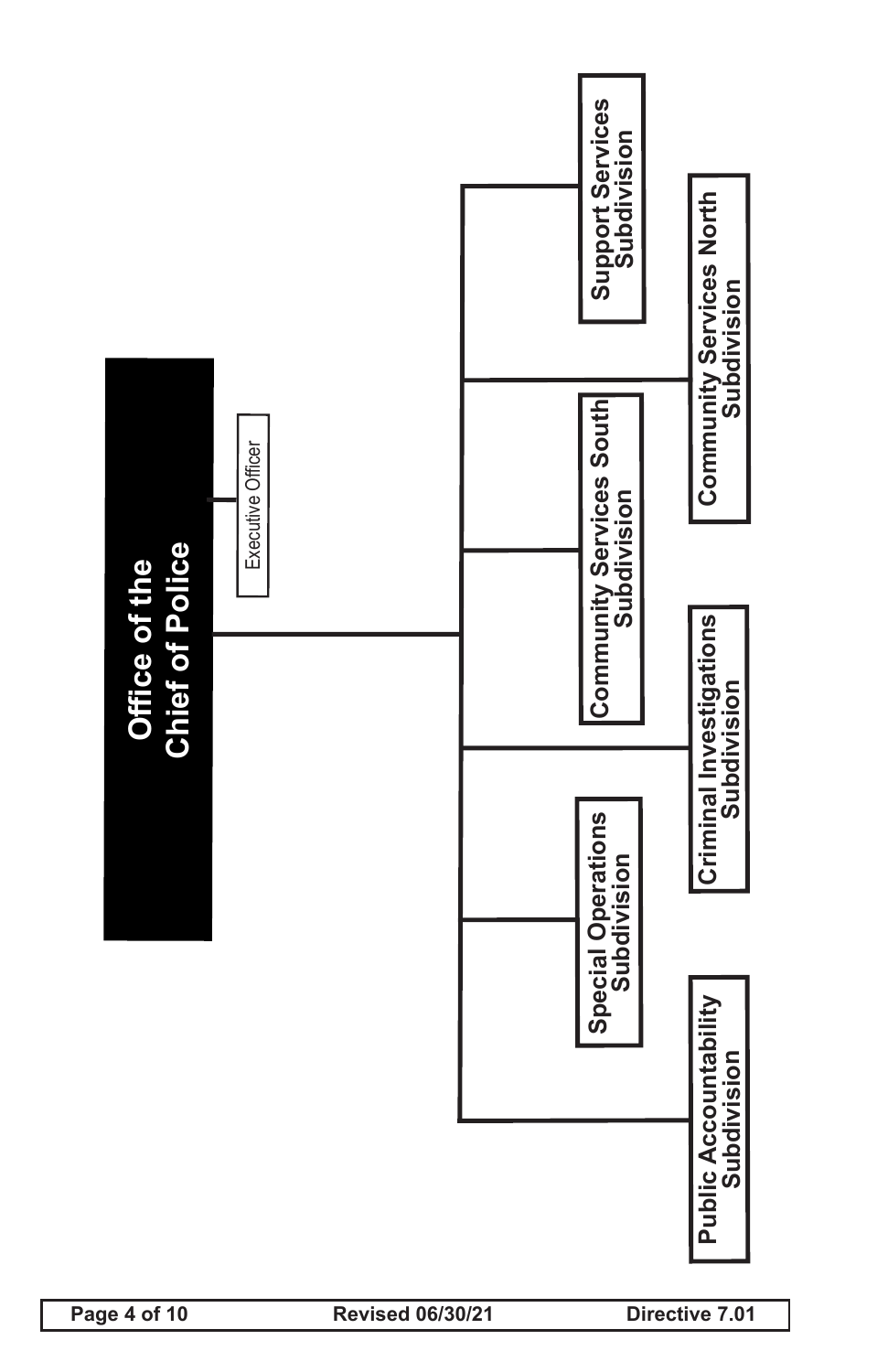Public Accountability<br>
Training<br>
Training a Constant of Constant of Constant of Constant of Constant of Constant of Constant of Constant<br>
Experience Training Section (i.e., and i.e., and i.e., and i.e., and i.e., and i.e. 1st Shift Section 2<sup>nd</sup> Shift Section **Training Bureau** Advanced Training Section Field Training Office Unit Recruit Training Unit Basic Training Section Advanced Training Administrative Unit Advanced Training Operations Unit Defensive Tactics Unit Community Education Officer 1st Shift Ordnance Unit Midwatch Ordnance Unit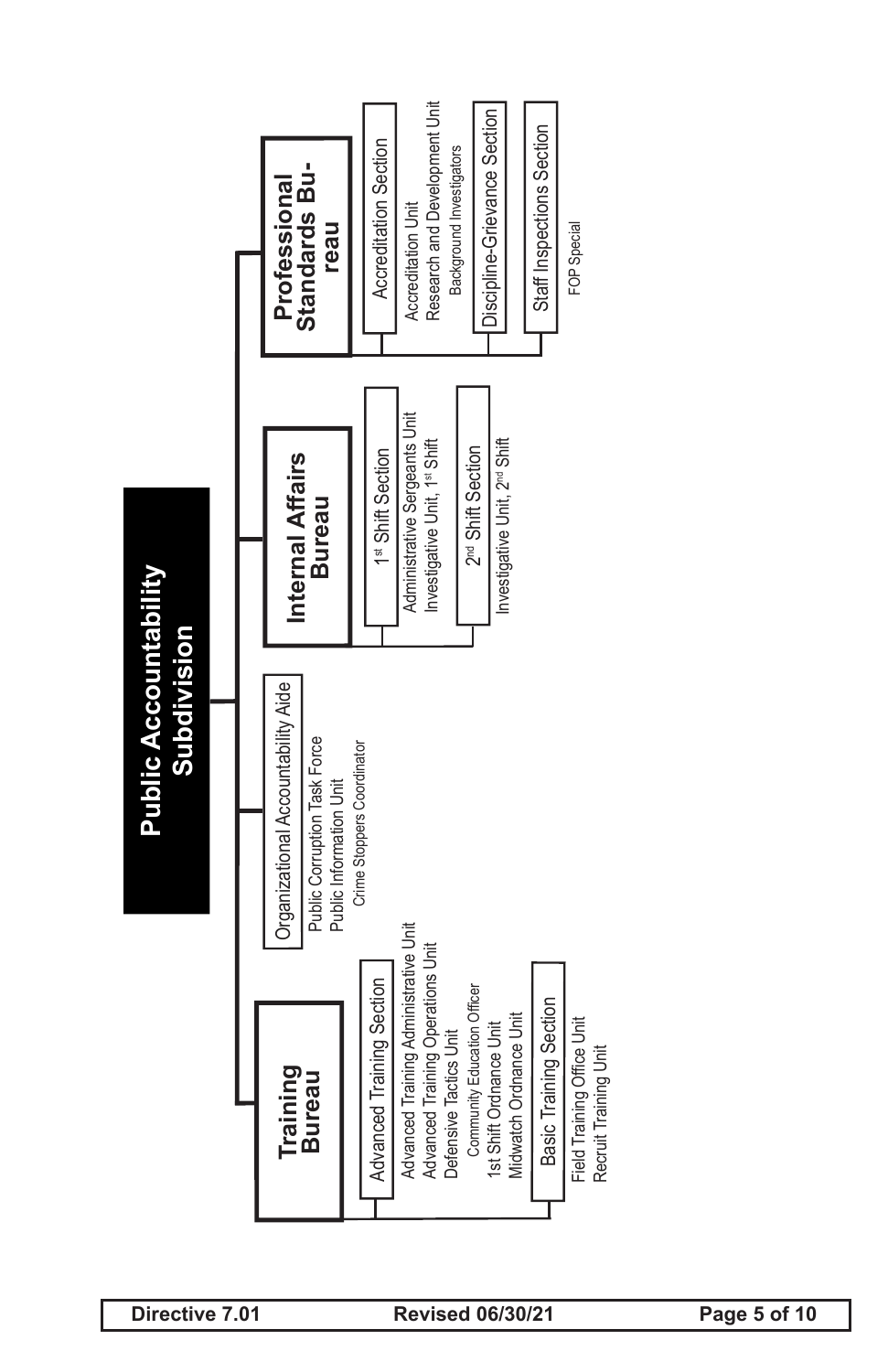| <b>Special Operations</b><br>Subdivision | Bureau<br>Traffic<br>Special Services<br><b>Bureau</b><br>Drug Crimes<br><b>Bureau</b> | Event Management Unit<br>Special Duty Office<br>Mounted Unit<br>Evening Midwatch Canine Unit<br>Homeland Security Section<br>Criminal Intelligence Officer(s)<br>Criminal Intelligence Analyst<br>Counter Terrorism Officer(s)<br>Day Midwatch Canine Unit<br>Joint Terrorism Task Force<br>Mayor's Security Officer(s)<br>Counter-Terrorism Unit<br>SWAT Section<br>Green Unit<br>Gold Unit<br>Human Trafficking Task Force Unit<br>Metropolitan Area Interdiction Unit<br>Domestic Investigations Unit<br>Drug Investigations Section<br>Drug Interdiction Section<br><b>HIDTA Task Force B Unit</b><br>HIDTA Task Force A Unit<br><b>DEA Task Force</b><br>Drug Cartel Unit<br>In/Tac Unit | 1st Shift Motorcycle Unit<br>Evening Midwatch Helicopter Unit<br><b>Aviation Section</b><br>1st Shift Helicopter Unit<br><b>Training Unit</b><br>Red Unit<br>Violent Crimes Intelligence Unit<br>Threat Group Intelligence Unit<br>Criminal Intelligence Section<br>Drug Support Unit |
|------------------------------------------|----------------------------------------------------------------------------------------|-----------------------------------------------------------------------------------------------------------------------------------------------------------------------------------------------------------------------------------------------------------------------------------------------------------------------------------------------------------------------------------------------------------------------------------------------------------------------------------------------------------------------------------------------------------------------------------------------------------------------------------------------------------------------------------------------|---------------------------------------------------------------------------------------------------------------------------------------------------------------------------------------------------------------------------------------------------------------------------------------|
|                                          |                                                                                        | OVI Countermeasures Sergeant<br>Traffic Operations Section<br>Special Events Section<br>2 <sup>rd</sup> Shift Freeway Patrol Unit<br>3 <sup>rd</sup> Shift Freeway Patrol Unit<br>1 <sup>st</sup> Shift Freeway Patrol Unit<br>Accident Investigation Unit<br>Special Events Office                                                                                                                                                                                                                                                                                                                                                                                                           | Commercial Vehicle Enforcement Officers<br>Day Midwatch Motorcycle Unit                                                                                                                                                                                                               |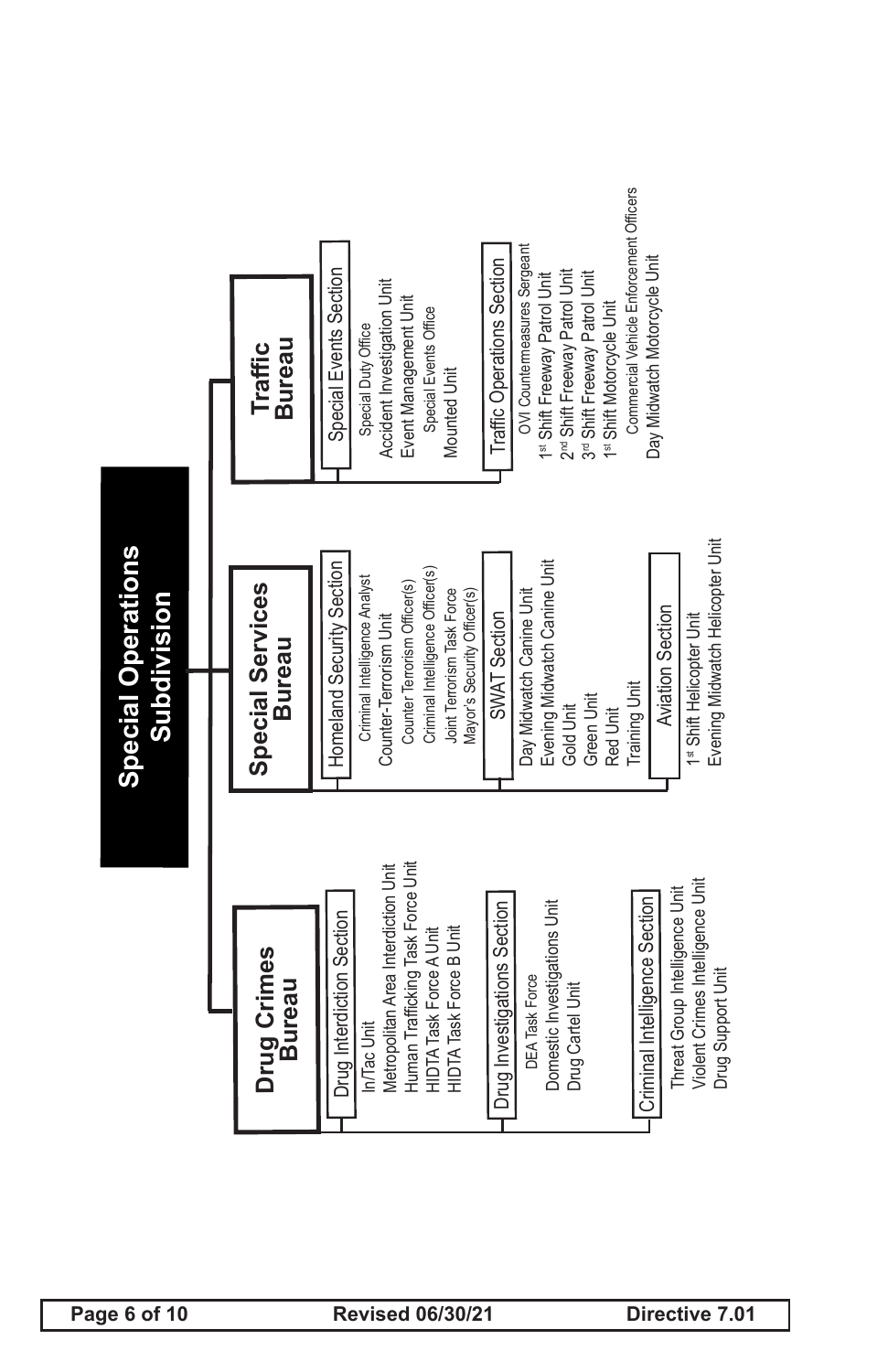

1st Shift Robbery Unit 2<sup>nd</sup> Shift Robbery Unit 3rd Shift Robbery Unit

Gun Crimes Unit

**Gun Crimes Unit**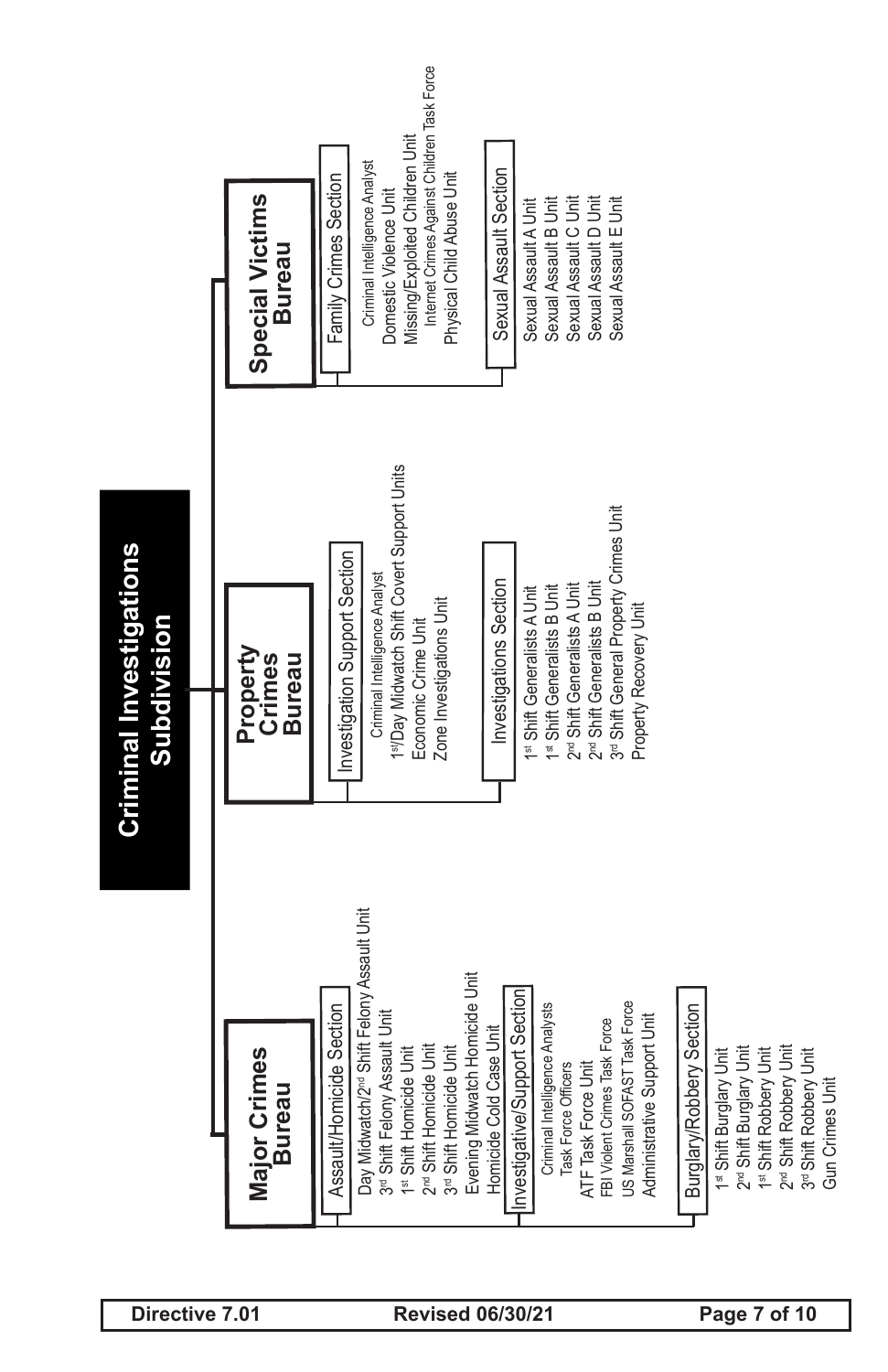| Page 8 of 10                                   |        | Zone <sub>2</sub> | Analyst<br>Crime | Zone 2 - 1 <sup>st</sup> Shift | 9 Precinct, 1 <sup>st</sup> Shift<br>13 Precinct, 1 <sup>st</sup> Shift<br>14 Precinct, 1 <sup>st</sup> Shift<br>20 Precinct, 1 <sup>st</sup> Shift<br>Zone 2 Day Midwatch<br>20ne 2 Relief Sergear |                                                  |                                                  | 2 Day Midwatch         | 2 Relief Sergeants, 1 <sup>st</sup> Shift                 | Zone 2 - 2 <sup>nd</sup> Shift<br><b>Revised 06/30/21</b> |                                   |                                                                         |                                    |                                    | 2 Relief Sergeants, 2 <sup>nd</sup> Shift<br>munity Response Team 2<br>9 Precinct, 2™ Shift<br>13 Precinct, 2™ Shift<br>14 Precinct, 2™ Shift<br>20 Precinct, 2™ Shift<br>Community Response<br>Zone 2 Relief Sergear |                                                | Zone 2 - 3 <sup>rd</sup> Shift |                                   |                                                                          | 9 Precinct, 3 <sup>rs</sup> Shift<br>13 Precinct, 3r <sup>s</sup> Shift<br>14 Precinct, 3r <sup>s</sup> Shift<br>20 Precinct, 3r <sup>s</sup> Shift<br>Zone 2 Relief Sergeau | 2 Midwatch Team 1 & 2      | 2 Relief Sergeants, 3rd Shift<br>Directive 7.01                  | e 2 - Relief Lieutenant(s)<br>$Z$ on |
|------------------------------------------------|--------|-------------------|------------------|--------------------------------|-----------------------------------------------------------------------------------------------------------------------------------------------------------------------------------------------------|--------------------------------------------------|--------------------------------------------------|------------------------|-----------------------------------------------------------|-----------------------------------------------------------|-----------------------------------|-------------------------------------------------------------------------|------------------------------------|------------------------------------|-----------------------------------------------------------------------------------------------------------------------------------------------------------------------------------------------------------------------|------------------------------------------------|--------------------------------|-----------------------------------|--------------------------------------------------------------------------|------------------------------------------------------------------------------------------------------------------------------------------------------------------------------|----------------------------|------------------------------------------------------------------|--------------------------------------|
| <b>Community Services South</b><br>Subdivision | Zone 3 |                   | Crime Analyst    | Zone 3 - 1 <sup>st</sup> Shift | 8 Precinct, 1st Shift                                                                                                                                                                               | 10 Precinct, 1st Shift<br>15 Precinct, 1st Shift | Marine Park Officer(s)                           | 19 Precinct, 1st Shift | Zone 3 Relief Sergeants, 1st Shift<br>Zone 3 Day Midwatch | Zone 3 - 2 <sup>nd</sup> Shift                            |                                   | 10 Precinct, 2 <sup>nd</sup> Shift<br>8 Precinct, 2 <sup>nd</sup> Shift | 15 Precinct, 2 <sup>nd</sup> Shift | 19 Precinct, 2 <sup>nd</sup> Shift | Community Response Team 3                                                                                                                                                                                             | Zone 3 Relief Sergeants, 2 <sup>rd</sup> Shift | Zone 3 - 3 <sup>rd</sup> Shift | 8 Precinct, 3 <sup>rd</sup> Shift | 10 Precinct, 3rd Shift                                                   | 15 Precinct, 3 <sup>rd</sup> Shift                                                                                                                                           | 19 Precinct, 3rd Shift     | Zone 3 Relief Sergeants, 3rd Shift<br>Zone 3 Midwatch Team 1 & 2 | Zone 3 - Relief Lieutenant(s)        |
| Patrol Deputy Chief Aide                       |        | ഥ<br>Zone         | Crime Analyst    | Zone 5 - 1 <sup>st</sup> Shift | 7 Precinct, 1st Shift                                                                                                                                                                               | 11 Precinct, 1st Shift                           | 16 Precinct, 1st Shift<br>12 Precinct, 1st Shift | Zone 5 Day Midwatch    | Zone 5 Relief Sergeants, 1 <sup>st</sup> Shift            | Zone $5 - 2nd$ Shift                                      | 7 Precinct, 2 <sup>nd</sup> Shift | 11 Precinct, 2 <sup>nd</sup> Shift                                      | 12 Precinct, 2 <sup>nd</sup> Shift | 16 Precinct, 2 <sup>nd</sup> Shift | Shift<br>Community Response Team 5<br>Zone 5 Relief Sergeants, 2 <sup>nd</sup>                                                                                                                                        |                                                | Zone 5 - 3 <sup>rd</sup> Shift | Precinct, 3 <sup>rd</sup> Shift   | 12 Precinct, 3 <sup>rd</sup> Shift<br>11 Precinct, 3 <sup>rd</sup> Shift | 16 Precinct, 3rd Shift                                                                                                                                                       | Zone 5 Midwatch Team 1 & 2 | Zone 5 Relief Sergeants, 3rd Shift                               | Zone 5 - Relief Lieutenant(s)        |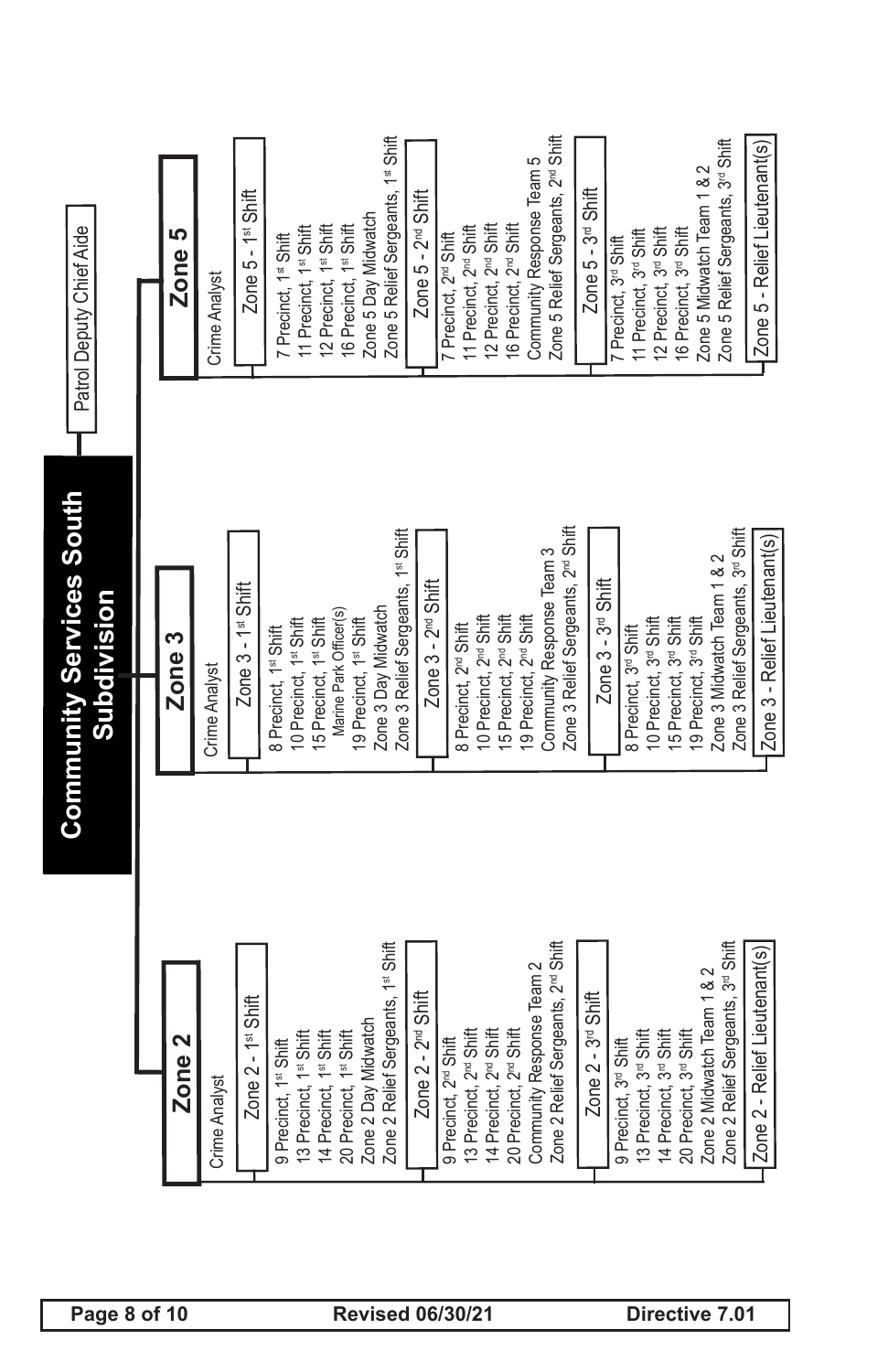| Directive 7.01          |                                                                                           | Community Services North<br>Subdivision                          |                                                                        |
|-------------------------|-------------------------------------------------------------------------------------------|------------------------------------------------------------------|------------------------------------------------------------------------|
|                         |                                                                                           |                                                                  |                                                                        |
|                         | Community                                                                                 | Zone                                                             | Zone $4$                                                               |
|                         | Response<br><b>Bureau</b>                                                                 | Crime Analyst                                                    | Crime Analyst                                                          |
|                         |                                                                                           | Zone 1 - 1 <sup>st</sup> Shift                                   | Zone $4 - 1$ <sup>st</sup> Shift                                       |
|                         | Community Liaison Section                                                                 | I Precinct, 1st Shift<br>6 Precinct, 1st Shift                   | 3 Precinct, 1st Shift<br>2 Precinct, 1st Shift                         |
|                         | Community Liaison Zones 2, 3 & 5 South Units<br>Community Liaison Zones 1 & 4 North Units | 17 Precinct, 1st Shift                                           | 4 Precinct, 1st Shift                                                  |
| <b>Revised 06/30/21</b> |                                                                                           | Zone 1 Day Midwatch<br>18 Precinct, 1st Shift                    | Zone 4 Day Midwatch<br>5 Precinct, 1st Shift                           |
|                         |                                                                                           | Zone 1 Relief Sergeants, 1st Shift                               | Zone 4 Relief Sergeants, 1st Shift                                     |
|                         |                                                                                           | Zone $1 - 2nd$ Shift                                             | Zone $4 - 2nd$ Shift                                                   |
|                         | Community Impact Section                                                                  | I Precinct, 2 <sup>rd</sup> Shift                                | 2 Precinct, 2 <sup>nd</sup> Shift                                      |
|                         | <b>Public Relations Specialist</b>                                                        | 6 Precinct, 2 <sup>nd</sup> Shift                                | 3 Precinct, 2 <sup>rd</sup> Shift                                      |
|                         | Police and Community Together (PACT) Unit<br>Recruiting Unit                              | 17 Precinct, 2 <sup>nd</sup> Shift                               | 4 Precinct, 2 <sup>nd</sup> Shift<br>5 Precinct, 2 <sup>nd</sup> Shift |
|                         | Cadets                                                                                    | Community Response Team 1<br>18 Precinct, 2 <sup>nd</sup> Shift  | Zone 4 Relief Sergeants, 2 <sup>nd</sup> Shift                         |
|                         | <b>Youth Services Unit</b>                                                                | Zone 1 Relief Sergeants, 2 <sup>nd</sup> Shift                   |                                                                        |
|                         |                                                                                           | Zone $1 - 3rd$ Shift                                             | Zone 4 - 3rd Shift                                                     |
|                         |                                                                                           | I Precinct, 3 <sup>rd</sup> Shift                                | 2 Precinct, 3 <sup>rd</sup> Shift                                      |
|                         |                                                                                           | 6 Precinct, 3 <sup>rd</sup> Shift                                | 4 Precinct, 3rd Shift<br>3 Precinct, 3 <sup>rd</sup> Shift             |
|                         |                                                                                           | 17 Precinct, 3 <sup>rd</sup> Shift                               | 5 Precinct, 3 <sup>rd</sup> Shift                                      |
|                         |                                                                                           | 18 Precinct, 3 <sup>rd</sup> Shift                               | Zone 4 Midwatch Team 1 & 2                                             |
| Page 9 of 10            |                                                                                           | Zone 1 Relief Sergeants, 3rd Shift<br>Zone 1 Midwatch Team 1 & 2 | Zone 4 Relief Sergeants, 3rd Shift<br>Campus Walkie Crew               |
|                         |                                                                                           | Zone 1 - Relief Lieutenant(s)                                    | Zone 4 - Relief Lieutenant(s)                                          |
|                         |                                                                                           |                                                                  |                                                                        |